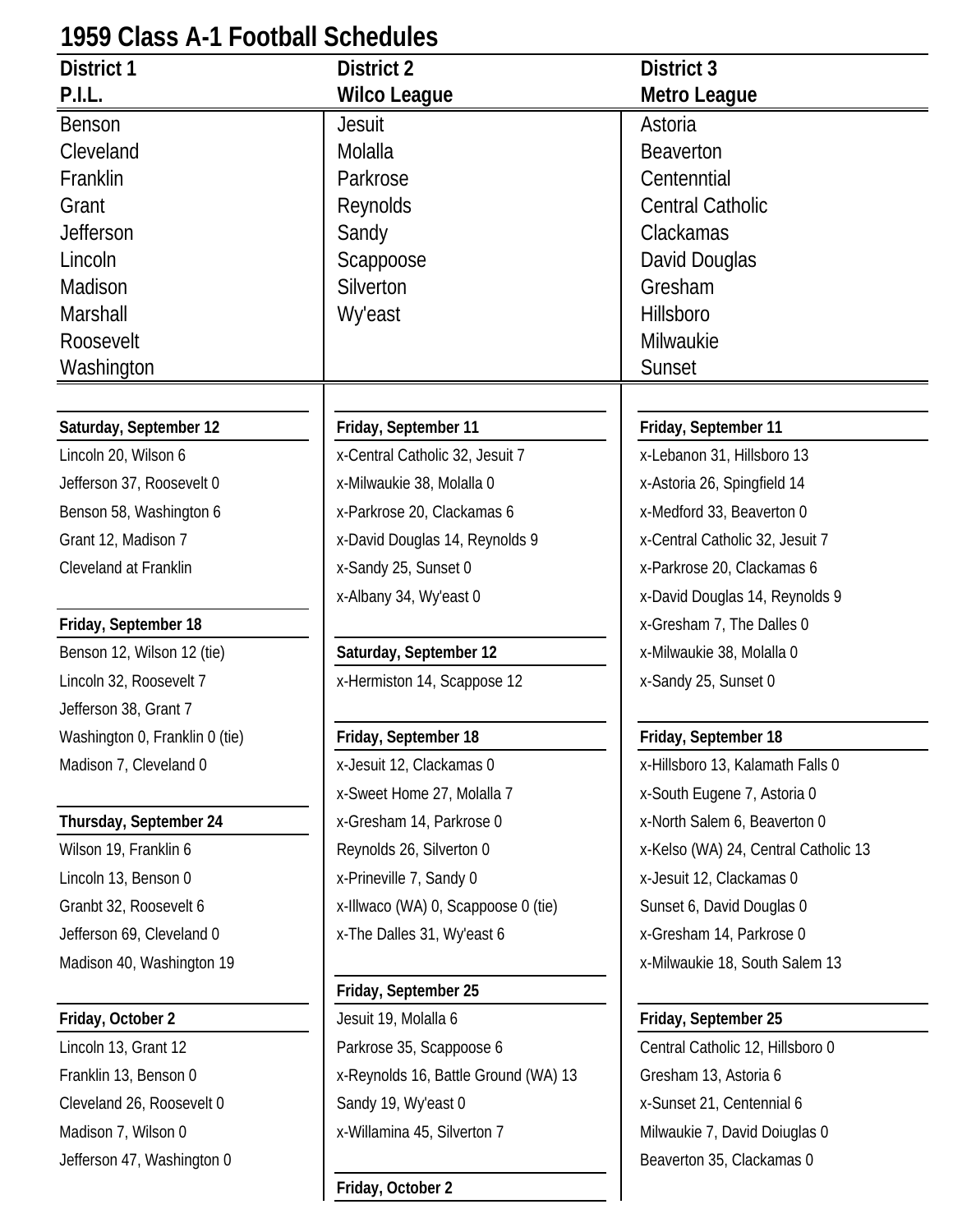Washington 7, Roosevelt 6

**Friday, October 23 Friday, October 16** Lincoln 19, Madison 6 **Friday, October 23** Milwaukie 25, Astoria 19 Jefferson 64, Franklin 0 **Reynolds 14, Wy'east 13** Hillsboro 14, Clackamas 7

Lincoln 48, Washington 12 **Reynolds 41, Molalla 6** Gresham 12, Hillsboro 7 Jefferson 27, Madison 6 Wy'east 46, Scappoose 0 Franklin 42, Roosevelt 33 **Friday, October 30** Grant 21, Benson 6 **Friday, November 6** Astoria 14, Hillsboro 0

Jefferson 7, Lincoln 0 Jesuit 19, Sandy 13 Madison 20, Roosevelt 6 **Friday, November 6 Friday, November 6** Cleveland 14, Benson 14 (tie) **Beaverton 12, Hillsboro 0** and Cleveland 14, Beaverton 12, Hillsboro 0

**Friday, October 9** Jesuit 21, Scappoose 12 **Friday, October 2** Grant 18, Cleveland 0 Sandy 12, Reynolds 6 Beaverton 26, Gresham 7

Jefferson 20, Wilson 13 **Friday, October 9 Saturday, October 3** Jesuit 20, Wy'east 20 (tie) Astoria 25, Clackamas 19 **Friday, October 16 Parkrose 14, Reynolds 7** Lincoln 19, Cleveland 6 **Sandy 32, Molalla 0 Friday, October 9** Madison 27, Franklin 0 Silverton 7, Scappoose 6 Beaverton 13, Astoria 6

Jesuit 20, Reynolds 7 **Saturday, October 17 Parkrose 49, Molalla 16 Saturday, Oct 10 Saturday, Oct 10** Wy'east 41, Silverton 7

Scappoose 28, Molalla 13

**Friday, November 6** My'east 44, Molalla 7 Milwaukie 7, Clackamas 0

Lincoln 21, Franklin 12 **Wy'east 12, Parkrose 12 (tie)** Hillsboro 25, Davdi Douglas 14 Madison 26, Benson 13 **Silverton 24, Molalla 0** Central Catholic 27, Milwaukie 19

Grant 26, Washington 19 **David Life Science 19 Of Catholic O** David Douglas 6, Central Catholic 0 Jefferson 26, Benson 7 **Friday, October 16** Gresham 13, Clackamas 0

Wilson 38, Roosevelt 13 Sandy 45, Scappoose 7 Milwaukie 27, Hillsboro 0

Cleveland 19, Washington 12 **Parkrose 12, Jesuit 0** Central Catholic 7, Beaverton 7 (tie) Benson 27, Roosevelt 20 Sandy 39, Silverton 6 Senson 27, Roosevelt 20 Senson 7

**Saturday, October 24 Friday, October 23** Wilson 14, Grant 0 **Friday, October 30** David Douglas 20, Astoria 12 Silverton 20, Jesuit 7 Milwaukie 27, Beaverton 7 **Friday, October 30 Central Catholic 27, Clackamas 0** Sandy 12, Parkrose 6 **Central Catholic 27, Clackamas 0** 

Wilson 25, Cleveland 12 **Parkrose 33, Silverton 7** David Douglas 6, Beaverton 0 Reynolds 41, Scappoose 12 **Central Catholic 24, Gresham 6** 

Franklin 20, Grant 0 Central Catholic 14, Astoria 0 Wilson 41, Washington 13 **David Douglas 20, Clackamas 0** Milwaukie 31, Gresham 13

**Tualatin Valley League Midwetsern League Souther Oregon Conference**

**District 4-TYV District 5 Midwestern District 6 SOC**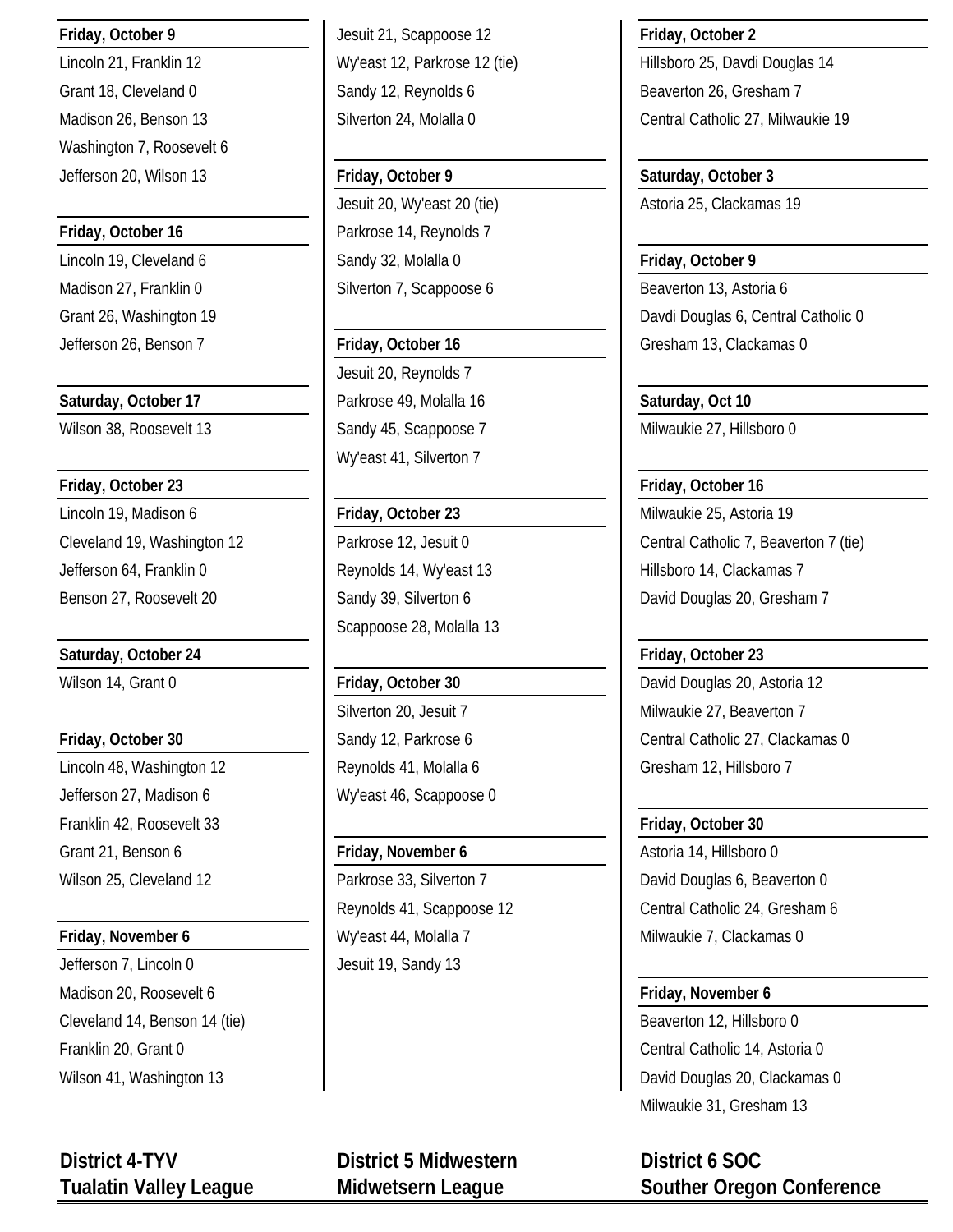| <b>Dallas</b><br><b>Forest Grove</b><br>Lake Oswego<br>McMinnville<br>Newberg<br>Oregon City<br>St. Helens<br>Tigard<br><b>Tillamook</b><br>West Linn | Cottage Grove<br>Marshfield<br>North Bend<br>North Eugene<br>Roseburg<br>Spouth Eugene<br>Springhfield<br>Willamette | Ashland<br>Crater<br><b>Grants Pass</b><br><b>Klamath Fallls</b><br>Medford |
|-------------------------------------------------------------------------------------------------------------------------------------------------------|----------------------------------------------------------------------------------------------------------------------|-----------------------------------------------------------------------------|
|                                                                                                                                                       |                                                                                                                      |                                                                             |
| Friday, September 11<br>Dallas 20, Forest Grove 6                                                                                                     | Friday, September 11                                                                                                 | Friday, September 11                                                        |
| West Linn 25, Lake Oswego 19                                                                                                                          | x-Marshfield 34, Prineville 6                                                                                        | x-Ashland 12, Yreka (CA) 12<br>x-Crater 21, Cottage Grove 12                |
| St. Helens 34, McMinnville 26                                                                                                                         | x-Willamette 31, Pleasant Hill 7                                                                                     | x-Grants Pass 38, Roseburg 14                                               |
| Oregon City 21, Tigard 0                                                                                                                              | x-Crater 21, Cottage Grove 12<br>x-North Bend 28, Reedsport 0                                                        | x-Klamath Falls 7, Boise (ID) 0                                             |
| Tillamook 12, Newberg 6                                                                                                                               | x-North Eugene 13, Corvallis 0                                                                                       | x-Medford 33, Beaverton 0                                                   |
|                                                                                                                                                       | x-Grants Pass 38, Roseburg 14                                                                                        |                                                                             |
| Friday, September 18                                                                                                                                  | x-South Eugene 34, Sweet Home 14                                                                                     | Friday, September 18                                                        |
| Dallas 13, McMinnville 12                                                                                                                             | x-Astoria 26, Springfield 14                                                                                         | Ashland 19, Roseburg 6                                                      |
| Forest Grove 18, Newberg 0                                                                                                                            |                                                                                                                      | x-Klamath Falls 13, Hillsboro 0                                             |
| Lake Oswego 12, Tillamook 0                                                                                                                           | Friday, September 18                                                                                                 | x-Crater 12, Eagle Point 7                                                  |
| St. Helens 19, Tigard 0                                                                                                                               | x-Willamette 6, Cottage Grove 6 (tie)                                                                                | x-North Bend 26, Grants Pass 6                                              |
| West Linn 6, Oregon City 0                                                                                                                            | x-North Bend 26, Grants Pass 6                                                                                       |                                                                             |
|                                                                                                                                                       | x-North Eugene 0, Lebanon 0 (tie)                                                                                    | Saturday, September 19                                                      |
| Friday, September 25                                                                                                                                  | x-Ashland 19, Roseburg 6                                                                                             | x-Medford 39, Marshfield 21                                                 |
| Dallas 50, Newberg 7                                                                                                                                  | x-South Eugene 7, Astoria 0                                                                                          |                                                                             |
| Lake Oswego 26, Forest Grove 7                                                                                                                        | x-Springfield 12, Corvallis 0                                                                                        | Friday, September 25                                                        |
| St. Helens 7, West Linn 6                                                                                                                             |                                                                                                                      | Klamath Falls 19, Ashland 6                                                 |
| McMinnville 14, Tigard 0                                                                                                                              | Saturday, September 19                                                                                               | x-Marshfield 47, Grants Pass 6                                              |
| Oregon City 26, Tillamook 20                                                                                                                          | x-Medford 39, Marshfield 21                                                                                          | x-Medford 51, Orland (CA) 0                                                 |
|                                                                                                                                                       |                                                                                                                      |                                                                             |
| Friday, October 2                                                                                                                                     | Friday, September 25                                                                                                 | Friday, October 2                                                           |
| Dallas 19, Tigard 7                                                                                                                                   | South Eugene 31, Cottage Grove 0                                                                                     | x-Ashland 7, Crater 0                                                       |
| Forest grove 19. Oregon City 7                                                                                                                        | Springfield 14, North Bend 12                                                                                        | x-Klamath Falkls 6, Eureka (CA) 6 (tie)                                     |
| Lake Oswego 25, Newberg 7                                                                                                                             | North Eugene 25, Roseburg 20                                                                                         | x-Del Norte (C A) 41, Grants Pass 7                                         |
| St. Helens 35, Tillamook 7                                                                                                                            | x-Marshfield 47, Grants Pass 6                                                                                       | x-Medford 39, South Salem 6                                                 |
| McMinnville 6, West Linn 6 (tie)                                                                                                                      | x-Willamette 33, Sweet Home 6                                                                                        |                                                                             |
|                                                                                                                                                       |                                                                                                                      | Friday, October 9                                                           |
| Friday, October 9                                                                                                                                     | Friday, October 2                                                                                                    | x-Ashland 7, Phoenix 0                                                      |
| Lake Oswego 31, Dallas 12                                                                                                                             | Marshfield 13, South Eugene 6                                                                                        | Grants Pass 31, Klamath Falls 0                                             |
| St. Helens 14, Forest Grove 0                                                                                                                         | Roseburg 41, Cottage Grove 7                                                                                         | Medford 54, Crater 6                                                        |
| West Linn 25, Tigard 0                                                                                                                                | North Eugene 28, Springfield 13                                                                                      |                                                                             |
| Tillamook 12, McMinnville 7                                                                                                                           | x-Corvallis 25, Willamette 7                                                                                         | Friday, October 16                                                          |
| Oregon City 32, Newberg 26                                                                                                                            |                                                                                                                      | Grants Pass 7, Ashland 0                                                    |
|                                                                                                                                                       | Saturday, October 3                                                                                                  | Medford 44, Klamath Falls 7                                                 |
| Friday, October 16                                                                                                                                    | x-North Bend 18, Coquille 7                                                                                          | x-Yreka (CA) 19, Crater 14                                                  |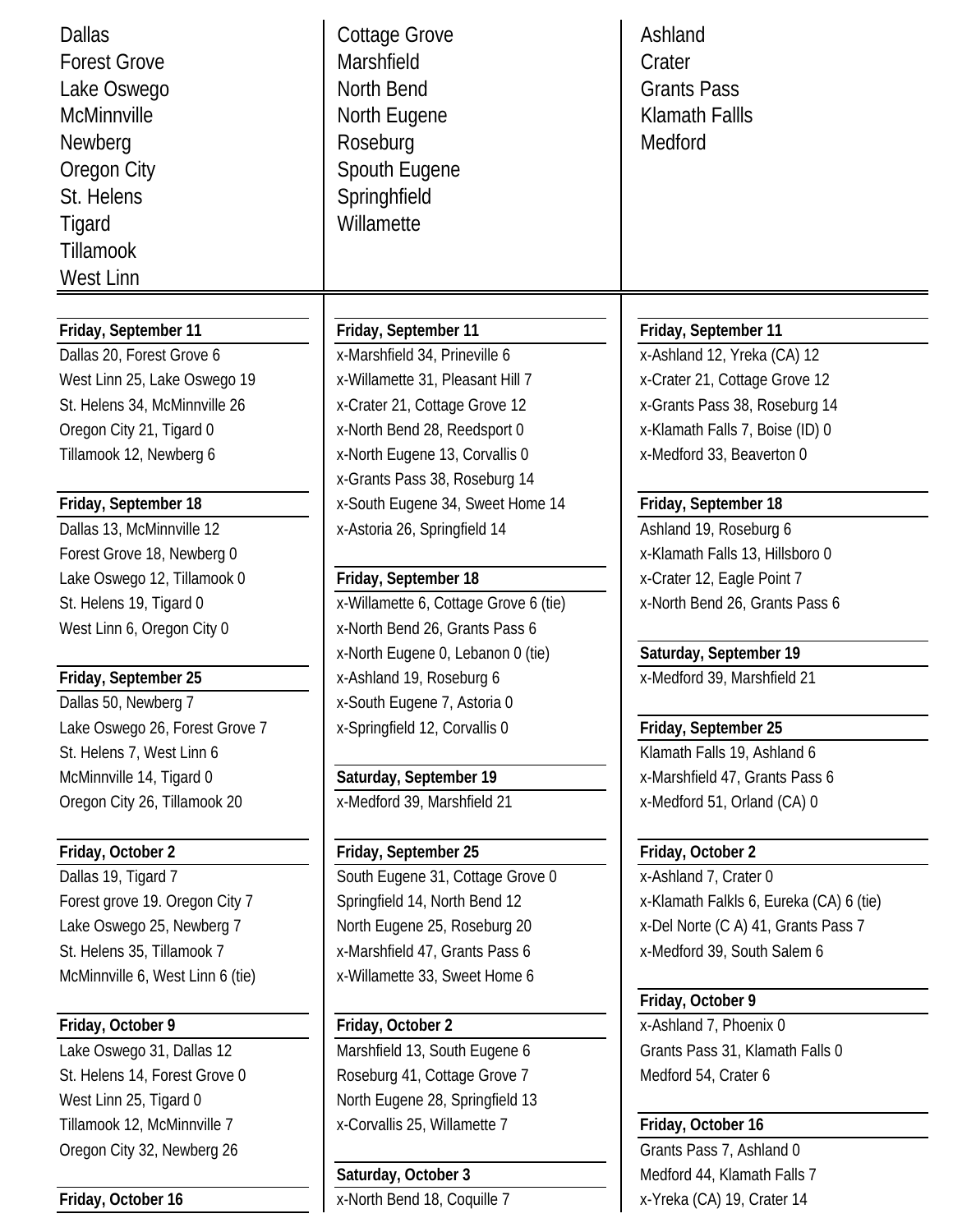Dallas 20, West Linn 0 McMinnville 30, Forest Grove 6 **Friday, October 9 Friday, October 23**

# **Friday, October 23**

Oregon City 13, Dallas 0 **Saturday, October 10 Friday, October 30** St. Helens 13, Lake Oswego 7 Crater 12, Klamath Falls 6 West Linn 25, Tillamook 0 **Friday, October 16** X-Grants Pass 33, Corvallis 6

West Linn 18m Forest Grove 12 | x-Willamette 24, Oakridge 6 McMinnville 18, Lake Oswego 6 Oregon City 19, St. Helens 14 **Friday, October 23** Tigard 27, Newberg 27 (tie) Marshfield 28, Roseburg 13

Forest Grove 8, Tillamook 7 Lake Oswego 14, Tigard 7 **Saturday, Oct 24** Oregon City 20, McMinnville 0

Lake Oswego 30, Oregon City 26 | Marshfield 26, North Eugene 7 | Del Norte (CA) 21, Ashland 6 St. Helens 32, Newberg 13 Springfield 27, Cottage Grove 12 X-Springfield 20, Klamath Falls 14 Tigard 20, Tillamook 19 North Bend 28, Roseburg 26 Grants Pass 28, Crater 13 x-Willamette 12, St. Francis 12 (tie) x-Medford 53, Eureka (CA) 0

Forest grove 18, Tigard 15 **X**-North Salem 7, South Eugene 0 Medford 56, Ashland 0

McMinnville 38, Newberg 7 Marshfield 49, Cottage Grove 0 North Bend 34, North Eugene 12 **Friday, November 6 Friday, October 30** X-North Salem 35, Roseburg 7 Crater 20, Ashland 12 Dallas 7, Tillamook 7 (tie) South Eugene 7, Springfield 0 Medford 41, Grants Pass 0

North Bend 21, North Eugene 0 **Friday, November 6** X-Springfield 20, Klamath Falls 0 Dallas 20, St. Helens 13 x-Lebanon 21, Willamette 13

West Linn 48, Newberg 14 North Eugene 26, Cottage Grove 19

## **Friday, October 30**

Marshfield 19, Springfield 0 North Bend 41, Cottage Grove 0 x-South Salem 41, North Eugene 0 South Eugene at Roseburg

# **Friday, November 6**

Marshfield 20, North Bend 7 x-Willamette 13, Cottage Grove 0 North Eugene 19, South Eugene 0 Roseburg 13, Springfield 0

# **District 7 District 8 Blue Mountain Valley League**

Baker **Albany** Bend Corvallis Hermiston Lebanon La Grande North Salem Ontario **South Salem** Pendleton **Sweet Home**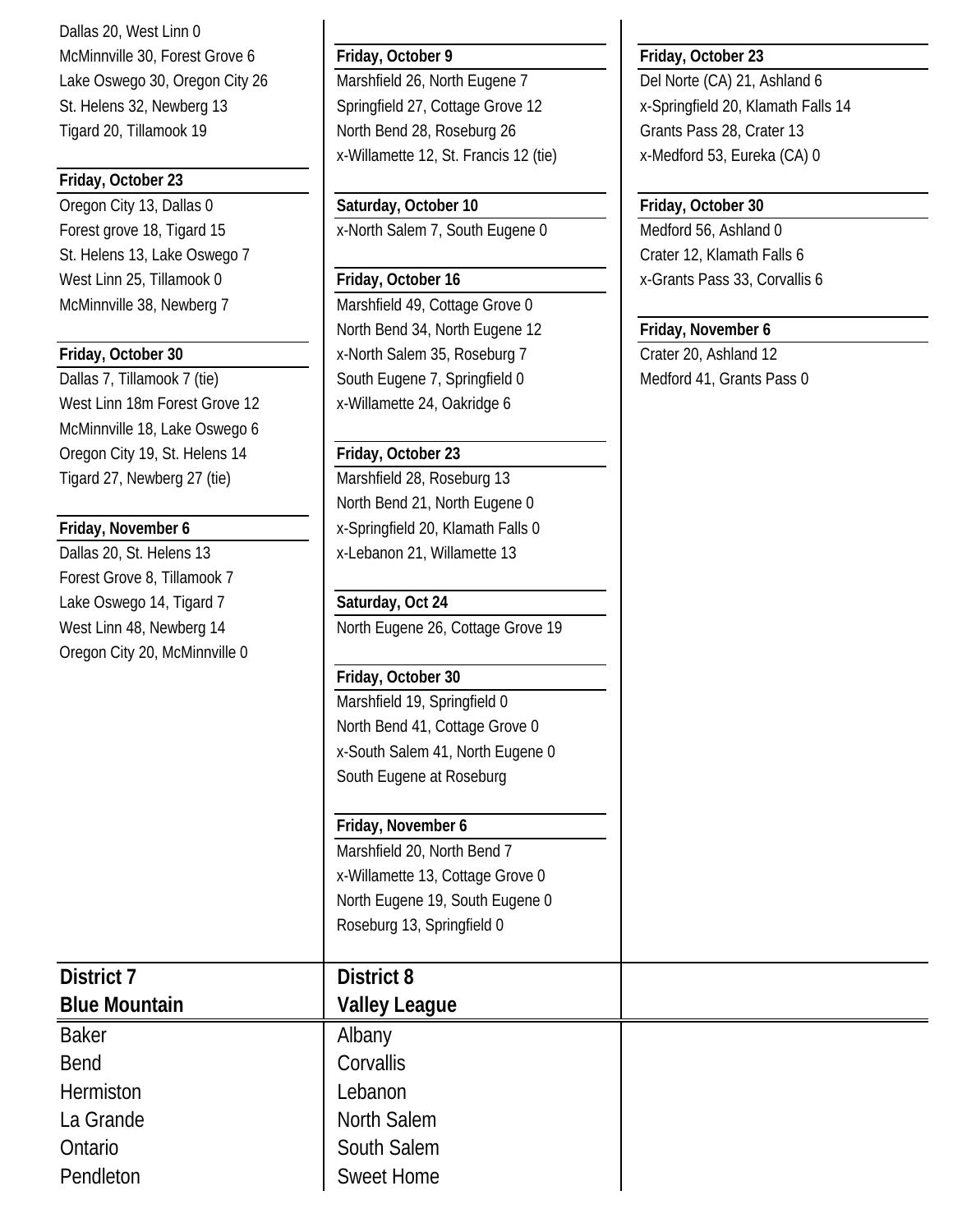| Prineville                           |                                   |
|--------------------------------------|-----------------------------------|
| Redmond                              |                                   |
| The Dalles                           |                                   |
|                                      |                                   |
| Friday, September 11                 | Friday, September 11              |
| x-Baker 26, Enterprise 0             | x-Lebanon 31, Hillsboro 13        |
| x-Bend 13, Madras 6                  | x-South Salem 32, North Salem 20  |
| x-Redmond 31, Lakeview 0             | x-Albany 34, Wy'east 0            |
| x-La Grande 26, Union 0              | x-North Eugene 13, Corvallis 0    |
| x-Pendleton 32, Mac-Hi 13            | x-South Eugene 34, Sweet Home 14  |
| x-Marshfield 39, Prineville 6        |                                   |
| x-Gresham 7, The Dalles 0            | Friday, September 18              |
|                                      | x-North Eugene 0, Lebanon 0 (tie) |
| Saturday, September 12               | x-South Salem 18, Milwaukie 13    |
| x-Ontario 7, Emmette (ID) 0          | x-Albany 13, Bend 7               |
| x-Hermiston 14, Scappoose 12         | x-Springfield 12, Corvallis 0     |
|                                      | x-North Salem 6, Beaverton 0      |
| Friday, September 18                 | x-Sweet Home 27, Molalla 7        |
| x-La Grande 19, Baker 6              |                                   |
| x-Albany 13, Bend 6                  | Friday, September 25              |
| x-Ontario 7, Parma (ID) 0            | x-Lebanon 44, Newport 0           |
| x-Hermiston 13, Mac-Hi 13 (tie)      | South Salem 19, Albany 6          |
| x-Pendleton 26, Pasco (WA) 12        | North Salem 13, Corvallis 7       |
| x-Prineville 7, Sandy 0              | x-Willamette 33, Sweet Home 6     |
| x-Redmond 26, Madras 6               |                                   |
| x-The Dalles 31, Wy'east 6           | Friday, October 2                 |
|                                      | Lebabon 14, Albany 6              |
| Friday, September 25                 | x-Medford 39, South Salem 6       |
| x-Ontario 13, Caldwell (ID) 13 (tie) | x-Corvallis 25, Willamette 7      |
| Prineville 13, Hermiston 13 (tie)    | North Salem 20, Sweet Home 6      |
| Redmond 7, La Grande 0               |                                   |
| Pendleton 28, The Dalles 6           | Friday, October 9                 |
| Bend 25, Baker 6                     | Lebanon 6, Corvallis 6 (tie)      |
|                                      | South Salem 32, Sweet Home 0      |
| Friday, October 2                    |                                   |
| Redmond 27, Baker 13                 | Saturday, October 10              |
| La Grande 40, Bend 0                 | x-North Salem 7, South Eugene 0   |
|                                      |                                   |
| x-Borah (ID) 18, Ontario 13          |                                   |
| Hermiston 18, The Dalles 6           | Friday, October 16                |
| Pendleton 21, Prineville 0           | South Salem 45, lebanon 0         |
|                                      | x-Eisenhower (WA) 19, Albany 7    |
| Friday, October 9                    | Sweet Home 14, Corvallis 7        |
| Baker 21, Hermiston 13               | x-North Salem 25, Roseburg 7      |
| Prineville 34, Bend 13               |                                   |
| x-Ontario 31, Weiser (ID) 7          | Friday, October 23                |
| Pendleton 27, La Grande 7            | x-Lebanon 21, Willamette 13       |

Redmond 12, The Dalles 0 South Salem 47, Corvallis 0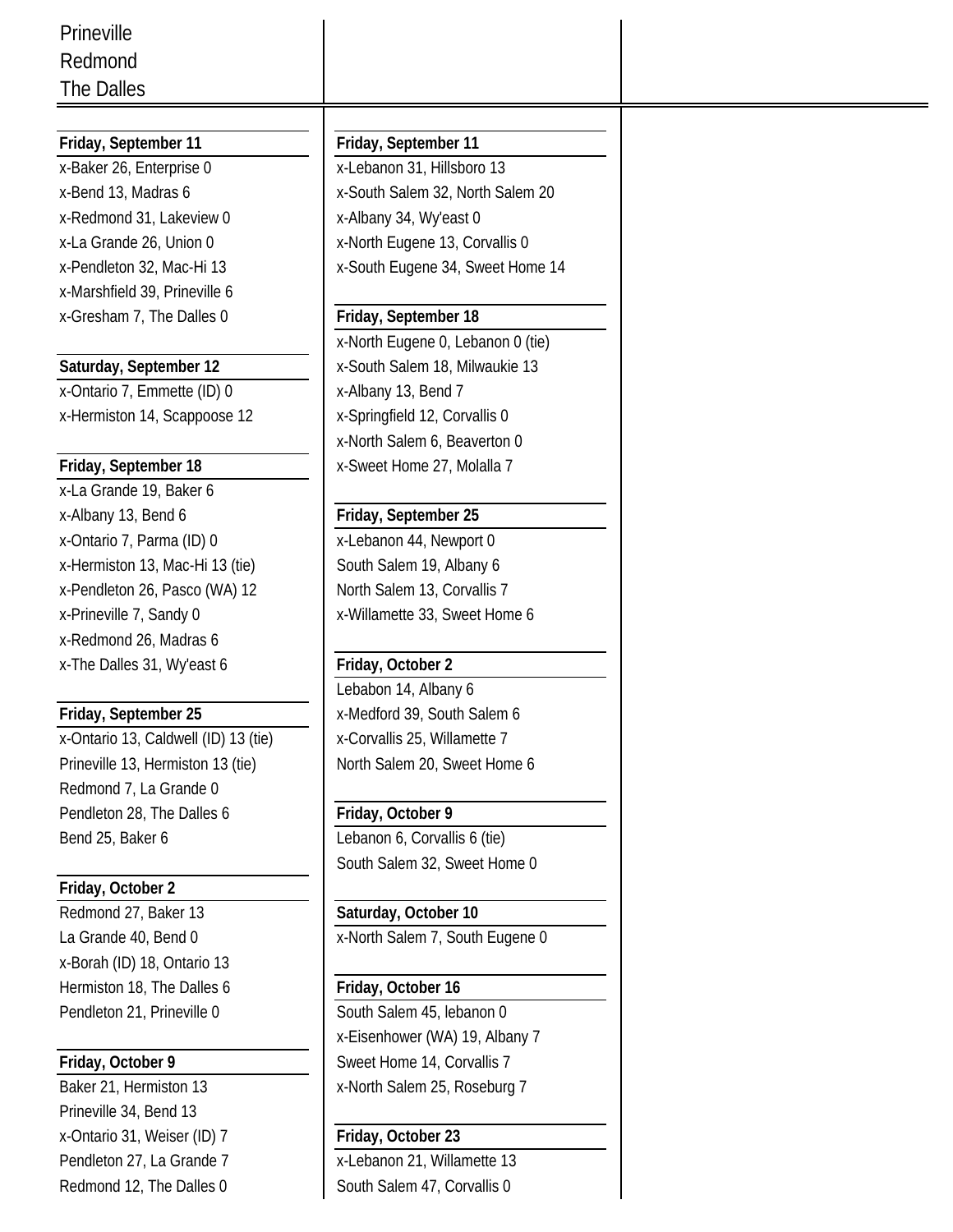|                                   | North Salem 41, Albany 7        |                     |
|-----------------------------------|---------------------------------|---------------------|
| Friday, October 16                | x-Sweet Home 34, Madras 0       |                     |
| Hermiston 25, Bend 14             |                                 |                     |
| x-Ontario 47, Meridan (ID) 20     | Friday, October 30              |                     |
| La Grande 20, The Dalles 0        | Lebanon 19, North Salem 13      |                     |
| Pendleton 20, Redmond 7           | x-Sweet Home 41, North Eugene 0 |                     |
|                                   | Albany 26, Sweet Home 6         |                     |
| Saturday, October 17              | x-Grants Pass 33, Corvallis 6   |                     |
| Prineville 29, Baker 7            |                                 |                     |
|                                   | Friday, November 6              |                     |
| Friday, October 23                | Lebanon 21, Sweet Home 0        |                     |
| The Dalles 31, Baker 12           | South Salem 24, North Salem 13  |                     |
| Pendleton 14, Bend 6              | Albany 27, Corvallis 12         |                     |
| x-Ontario 39, Nyssa 7             |                                 |                     |
| Redmond 20, Hermiston 0           |                                 |                     |
| La Grande 26, Prineville 6        |                                 |                     |
|                                   |                                 |                     |
| Friday, October 30                |                                 |                     |
| Pendleton 34, Baker 19            |                                 |                     |
| The Dalles 26, Bend 6             |                                 |                     |
| x-Vale 27, Ontario 0              |                                 |                     |
| La Grande 49, Hermiston 6         |                                 |                     |
| Redmond 14, Prineville 7          |                                 |                     |
| Friday, November 6                |                                 |                     |
| Pendleton 34, Hermiston 0         |                                 |                     |
| The Dalles 31, Prineville 13      |                                 |                     |
| x-Ontario 39, Oayette (ID) 10     |                                 |                     |
| Wednesday, November 11            |                                 |                     |
| La Grande 46, Baker 6             |                                 |                     |
| Redmond 13, Bend 0                |                                 |                     |
|                                   |                                 |                     |
| 1959 Class A-2 Football Schedules |                                 |                     |
| <b>District 1</b>                 | <b>District 2</b>               | District 3          |
| Cowapa League                     | Yawama League                   | <b>Coast League</b> |
| <b>Banks</b>                      | Amity                           | Mapleton            |
| Clatskanie                        | Dayton                          | Newport             |
| Concordia                         | <b>Nestucca</b>                 | Reedsport           |
| Estacada                          | Philomath                       | <b>Siuslaw</b>      |
| <b>Hood River</b>                 |                                 | Taft                |
|                                   | Salem Academy                   |                     |
| Neah-Kah-Nie                      | Sheridan                        | Toledo              |
| Rainier                           | Sherwood                        | Waldport            |
| Seaside                           | Willamina                       |                     |
| Vernonia                          | Yamhill                         |                     |
| Warrenton                         |                                 |                     |
|                                   |                                 |                     |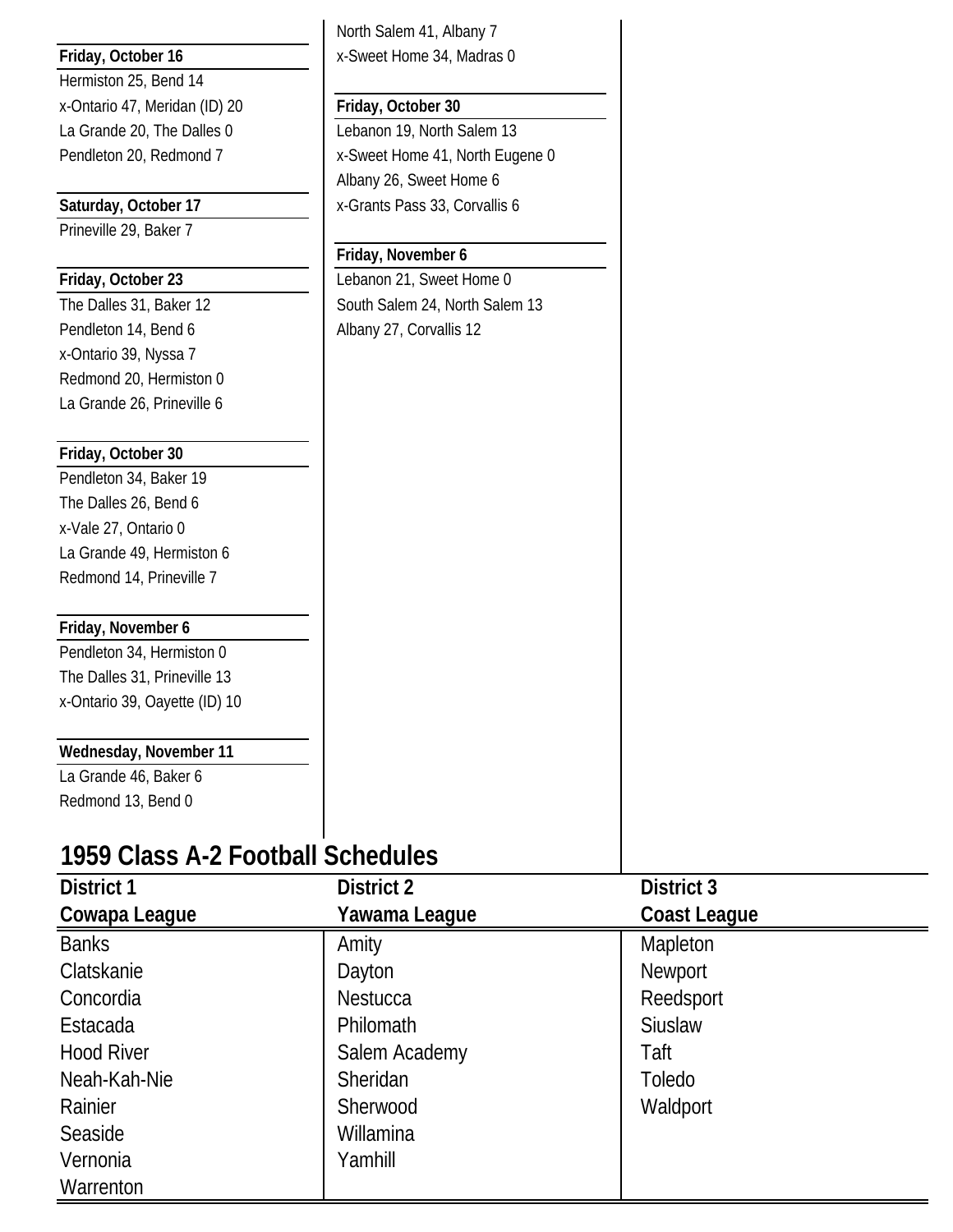Rainier 13, Banks 9 **Daytonb 19, Sherwood 7** Waldport 7, Mapleton 0 Seaside 34, Concordia 0 Sheridan 13, Nestucca 0 x-Taft 7, Siletz 6 Neah-Kah-Nie 26, Vernonia 6 | Willamina 58, Yamhill 12 | Toledo 14, Newport 13 Clastkanie 39, Warrenton 7 Philomath 13, Amity 0 x-North Bend 23, Reedsport 0 Estacada 9, Hood River 0 x-Bandon 18, Siuslaw 6

Seaside 34, Clatskanie 13 x-Siuslaw 13, Elmira 12

Seaside 21, Rainier 12 **Sheridan 40, Amity 7** Sheridan 40, Amity 7

Clatskanie 13, Concordia 7 x-Myrtle Point 32, Siuslaw 6 Neah-Kah-Nie 25, Banks 0 **Friday, October 2** x-Lebanon 44, Newport 0

Estacada 64, Banks 12 **Amity 12, Salem Academy 6 Saturday, September 26** Vernonia 20, Clatskanie 6 Philomath 20, Sherwood 7 x-Bandon 20, Reedsport 19 Neah-Kah-Nie 64, Warrenton 0 Rainier 12, Concordia 7 **Friday, October 9 Friday, October 2** Seaside 53, Hood River 0 Dayton 31, Salem Academy 6 x-Siuslaw 21, Mapleton 7

Rainier 26, Clatskanie 6

# **Friday, October 16**

Warrenton 20, Vernonia 0 **Dayton 7, Sheridan 6** x-Mapleton 33, Crow 0 seaside 37, Banks 0 Sherwood 28, Amity 0 Siuslaw 25, Taft 0

### **Friday, September 11 Friday, September 11 Friday, September 11**

**Friday, September 18 Friday, September 18** Sheridan 19, Salem Academy 0 **Friday, September 18** Hood River 13, Banks 6 Willamina 39, Sherwood 0 Taft 6, Mapleton 6 (tie) Vernonia 19, Concordia 7 Philomath 19, Yamhill 0 x-St. Francis at 12, Newport 7 Rainier 26, Warrenton 0 Amity 32, Nestucca 7 Nestucca 7 Nexturn 26, Warrenton 0

**Friday, September 25 Philomath 25, Dayton 12** x-Waldport 34, Santiam 0 Warrenton 19, Hood River 7 Salem Academy 25, Yamhillo 20 **Friday, September 25** Nestucca 15, Sherwood 14 x-Mapleton 7, Marshfield JV's 0 **Saturday, September 26** x-Willamina 46, Silverton 7 x-Taft 26, Gold Beach 6

Willamina 30, Dayton 6 x-Coquille 7, Toledo 0 **Friday, October 2** Yamhill 25, Nestucca 13

Sheridan 40, Sherwood 6 x-Taft 13, Pacific 6 Estacada 61, Warrenton 0 x-Mapleton 7, Philomath 6 x-Waldport 25, Gold Beach 0

Seaside 34, Neah-Kah-Nie 0 **Friday, October 16 Friday, October 9** Amityy 7, Dayton 6 x-Mapleton 7, Philomath 6 **Saturday, October 10 Nillamina 26, Sheridan 0 Reedsport 19, Taft 0** Reedsport 19, Taft 0 Concordia 19, Hood River 6 Sherwood 33, Yamhill 0 Siuslaw 35, Taft 0 Philomath 29, Salem Academy 13 Toledo 8, Waldport 0

Vernonia 13, Rainier 7 **Friday, October 23 Friday, October 16** Hood River 15, Clatskanie 0 **Dayton 0, Yamhill 0 (tie)** x-Mapleton 34, Harrisburg 7 Neah-Kah-Nie 19, Concordia 0 Philomath 13, Sheridan 6 Toledo 26, Taft 0 Seaside 24, Estacada 7 | Willamina 74, Amity 0 | Reedsport 29, Newport 7 Banks 55, Warrenton 6 **Nestucca 41, Salem Academy 6** Siuslaw 38, Waldport 0

**Friday, October 23 Friday, October 30 Friday, October 23**

**Friday, September 25** X-Toledo 34, Central Linn 0

**Friday, October 9 Amill 0 Amity 6, Yamhill 0 Amill 2 Amill 2 Amill 2 Amill 2 Amill 2 Amill 2 Amill 2 Amill 2 Amill 2 Amill 2 Amill 2 Amill 2 Amill 2 Amill 2 Amill 2 Amill 2 Amill 2** Vernonia 26, Banks 12 **Nestucca 60, Wilamina 6** x-Myrtle Point 19, Reedsport 0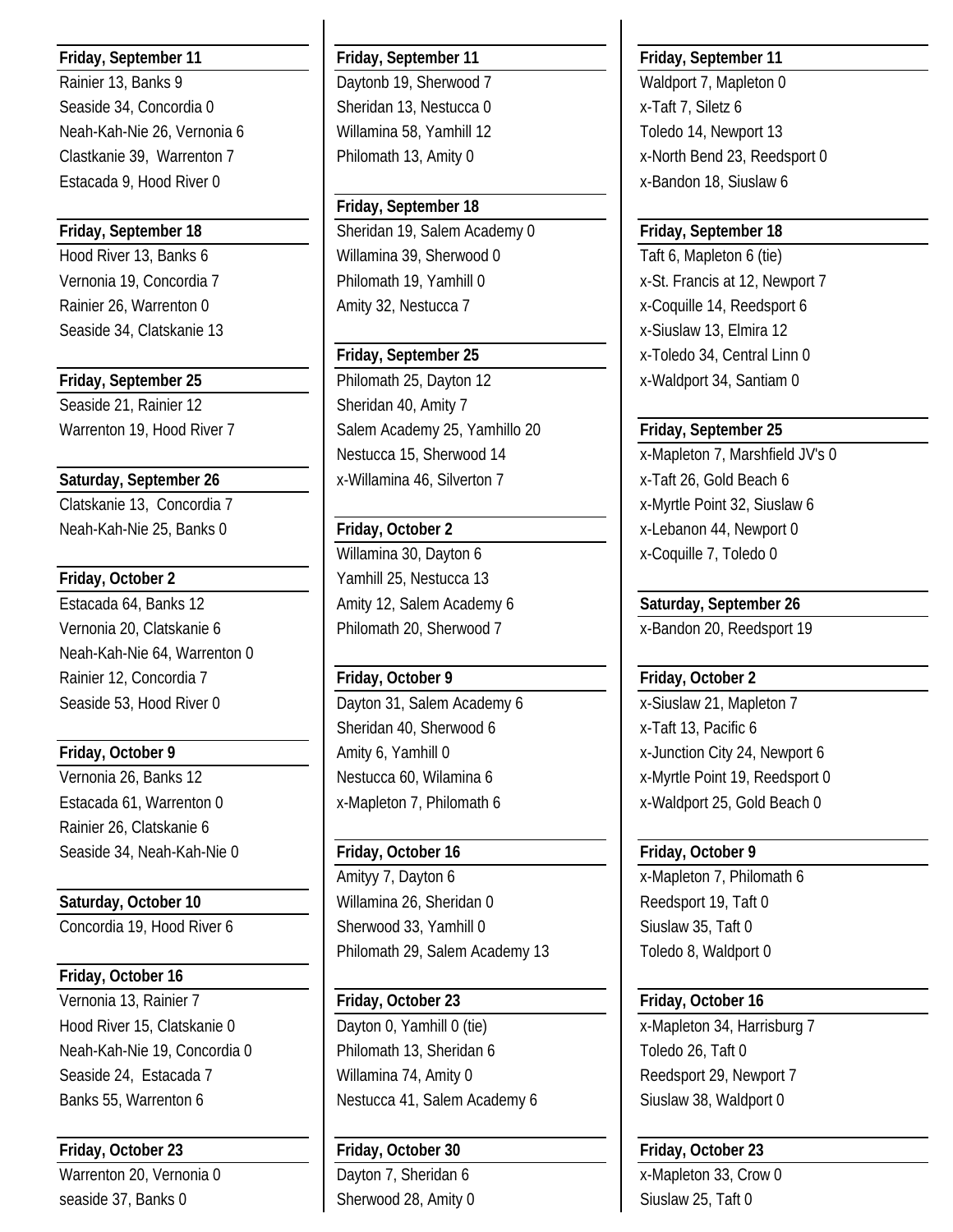**Saturday, October 24 Friday, November 6 Friday, October 30**

Seaside 50, Warrenton 0 Concordia at Banks **Friday, November 6** Estacada 33, Clatskanie 0 x-Mapleton 21, Monroe 7 Rainier 27, Neah-Kah-Nie 26 Waldport 27, Taft 7

Seaside 46, Vernonia 12 Banks at Clatskanie 26, Banks 0 Rainier 12, Estacada 7 Neah-Kah-Nie 57, Nood River 18

### **Saturday, November 7**

Concordia 12, Warrenton 0

Neah-Kah-Nie at Clatskanie **Philomath 21, Nestucca 7** Newport 20, Waldport 13 Rainier 26, Hood River 0 Nillamina 53, Salem Academy 0 Toledo 0, Reedsport 0 (tie)

Estacada 20, Concordia 0 Nestuccca 18, Dayton 0 Newport 28, Taft 14 Sheridan 26, Yamhill 7 x-Powers 20, Mapleton 18 **Friday, October 30 Willamina 71, Philomath 7** Reedsport 14, Waldport 6 Vernonia 26, Hood River 25 Sherwood 48, Salem Academy 6 Siuslaw 6, Toledo 6 (tie)

Toledo 33, Newport 12 **Friday, November 6 Reedsport 13, Siuslaw 0** 

| District 4                       | District 5                  | District 6                        |
|----------------------------------|-----------------------------|-----------------------------------|
| <b>South Coast League</b>        | <b>Emerald League</b>       | Umpqua League                     |
| <b>Bandon</b>                    | <b>Central Linn</b>         | Douglas                           |
| <b>Vbrookings</b>                | Creswell                    | Glide                             |
| Coquille                         | <b>Drain</b>                | Myrtle Creek                      |
| Gold Beach                       | Elmira                      | Oakland                           |
| Myrtle Point                     | <b>Junction City</b>        | Riddle                            |
| Pacific                          | Oakridge                    | Sutherlin                         |
|                                  | Pleasant Hill               |                                   |
|                                  | St. Francis                 |                                   |
|                                  |                             |                                   |
| Friday, September 11             | Friday, September 11        | Friday, September 11              |
| x-Del Norte (CA) 46, Brookings 0 | x-Creswell 7, Lowell 0      | x-Riddle 19, Drain 13             |
| x-Elmira 27, Pacific 5           | x-Riddle 19, Drain 13       | x-Oakland 13, Canyonville 0       |
| x-Bandon 18, Siuslaw 6           | x-Elmira 27, Pacific 6      | x-Myrtle Point 43, Myrtle Creek 0 |
| x-Powers 14, Gold Beach 12       | x-Oakridge 25, Sutherlin 12 | x-Oakridge 25, Sutherlin 12       |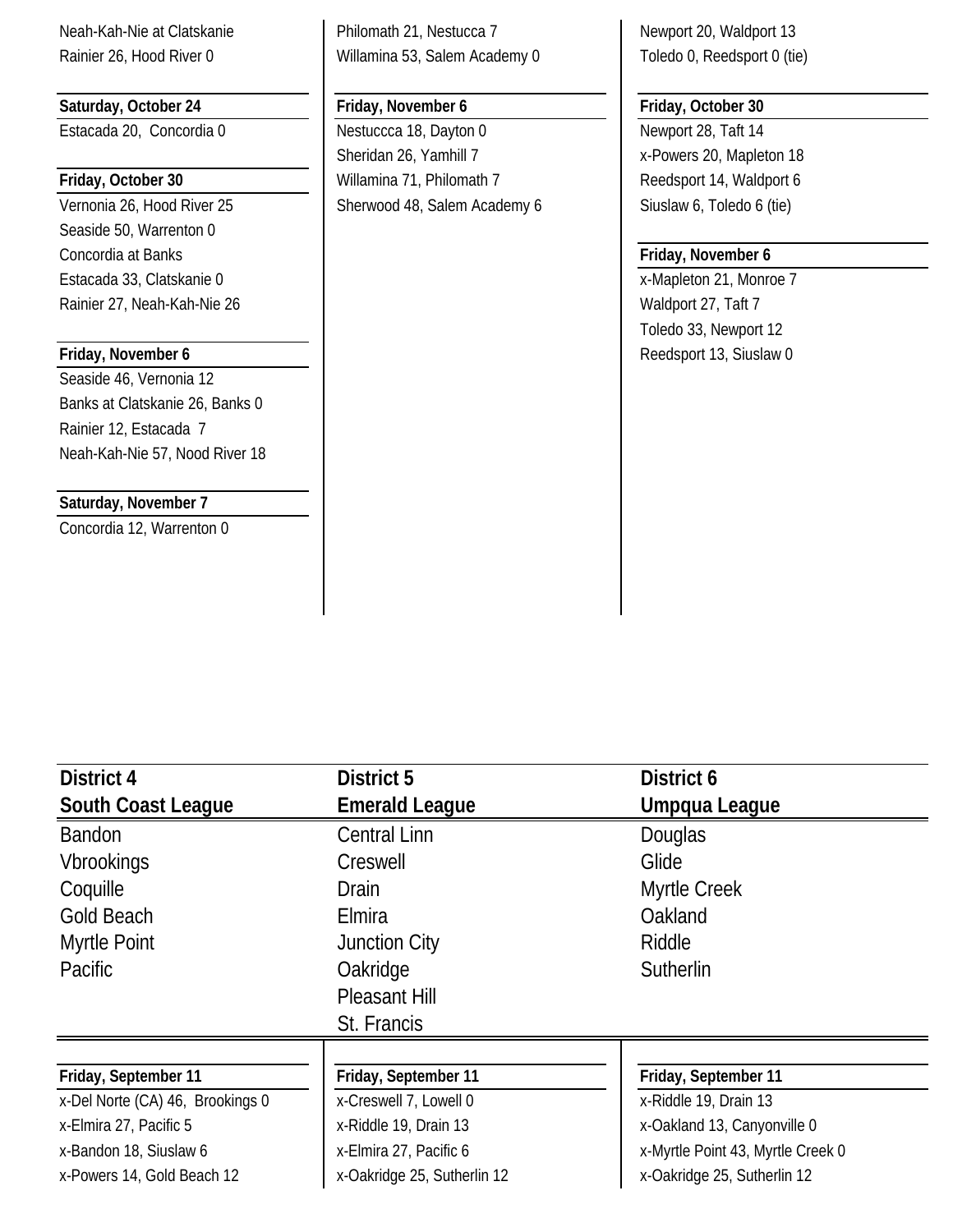x-Myrtle Point 43, Myrtle Creek 0 x-Willamette 33, Pleasant Hill 7

x-Coquille 32, Douglas 6 **Friday, September 18** Glide 25, Glendale 6

Gold Beach 20, Pacific 7 x-Toledo 36, Central Linn 0 x-Creswell 14, Glide 6 x-Bandon 43, Myrtle Creek 0 x-Creswell 14, Glide 6 x-Yoncalla 63, Oakland 0 x-Brookings 12, Phoenix 7 x-Oakridge 33, McKenzie 6 x-Bandon 43, Myrtle Creek 0 x-Coquille 14, Reedsport 6  $x-$  x-St. Francis 12, Newport 7  $x-$  x-Drain 6, Sutherlin 6 (tie) x-Myrtle Point 40, Pwers 13

x-Myrtle Creek 19, Pacific 0 Elmira 20, Creswell 0 x-Riddle 28, Glendale 6 x-Coquille 7, Toledo 0 <br>  $\bigcup$  Oakridge 33, Pleasant Hill 20 x-Taft 26, Gold Beach 0 **St. Francis 26, Central Linn 0** Friday, September 25 x-Myrtle Point 32, Siuslaw 6 x-Myrtle Point 33. Douglas 7

x-Taft 7, Pacific 6 **Douglas 50, Myrtle Creek 0** Bandon 58, Illionis Valley 14 **Friday, October 9** Glide 39, Oakland 6 x-St. Bernards (CA) 32, Brookings 0 | Drain 51, Central Linn 13 | Sutherlin 14, Riddle 9 x-Waldport 25, Gold Beach 0 Elmira 14, Pleasant Hill 7 x-Myrtle Point 19, Reedsport 0 x-Monroe 31, Creswell 19 **Friday, October 9**

**Friday, October 9 Drain 13, Elmira 6** 

Friday, October 16 **Saturday**, October 17 Coquille 37, Pacific 13 **Friday, October 23** Glide 7, Douglas 0 Namdon 38, Brookings 12 **St..** Francis 12, Drain 6 Myrtle Point 38, Gold Beach 0 Junction City 6, Elmira 0 **Friday, October 23** 

Brookings 26, Pacific 12 **Glide 60, Myrtle Creek 13** Bandon 13, Myrtle Point 12 **Friday, October 30**

x-SOC Frosh 13, Junction City 0 **Saturday, September 12**

x-Drain 6, Sutherlin 6 (tie) **Friday, September 18** x-Siuslaw 63, Elmira 12 **Friday, September 18**

**Saturday, September 26 Cakridge 32, Drain 14 Carrier 19, Pacific 0 Case 32, Drain 14 Case 32, Drain 14 Case 32, Drain 14 Case 32, Drain 14 Case 32, Drain 14 Case 32, Drain 14 Case 32, Drain 14 Case 32,** x-Bandon 20, Reedsport 19 **St. Francis 14, Elmira 12** x-Sutherlin 26, Waldport 13 Pleasant Hill 29, Central Linn 0 **Friday, October 2 Junction City 27, Newport 7 Friday, October 2** 

Oakridge 25, Junction City 19 Riddle at Glide (cancelled) **Saturday, October 3 12.5** x-St. Francis 12, Willamette 12 (tie) Glide 25, Canyonville 7

Myrtle Point 63, Pacific 0 **Pleasant Hill 13, St. Francis 7 Friday, October 16** Bandon 31, Gold Beach 0 Junction City 37, Central Linn 7 Riddle 19, Myrtle Creek 0 Coquille 33, Brookings 13 <br>
x-Willamette 24, Oakridge 6 <br>
Sutherlin 33, Oakland 13 x-Creswell 33, Crow 0

Creswell 40, Pleasant Hill 12 **Creswell 40, Pleasant Hill 12** Oakland 14, Riddle 13 **Friday, October 23 Central Linn 19, Oakridge 16** Sutherlin 20, Douglas 0

Coquille 43, Gold Beach 12 Drain 27, Pleasant Hill 14 **Friday, October 30** Elmira 7, Oakridge 6 Riddle 9, Douglas 0 **Friday, October 30 Creswell 35, Central Linn 6 Oakland 33, Myrtle Creek 13** Gold Beach 38, Pacific 6 Junction City 18, St. Francis 13 Sutherlin 26, Glide 6

**Saturday, September 12** Coquille 32, Douglas 6

**Friday, September 25 Saturday, September 19 Friday, September 25** | Junction City 19, Drain 0 | x-Illionis Valley 7, Douglas 7 (tie)

**Friday, October 2** X-Days Creek 34, Oakland 13

x-North Bend 16, Coquille 7 Douglas at Oakland cancelled **Friday, October 16 Friday, October 16 Sutherlin 46, Myrtle Creek 0**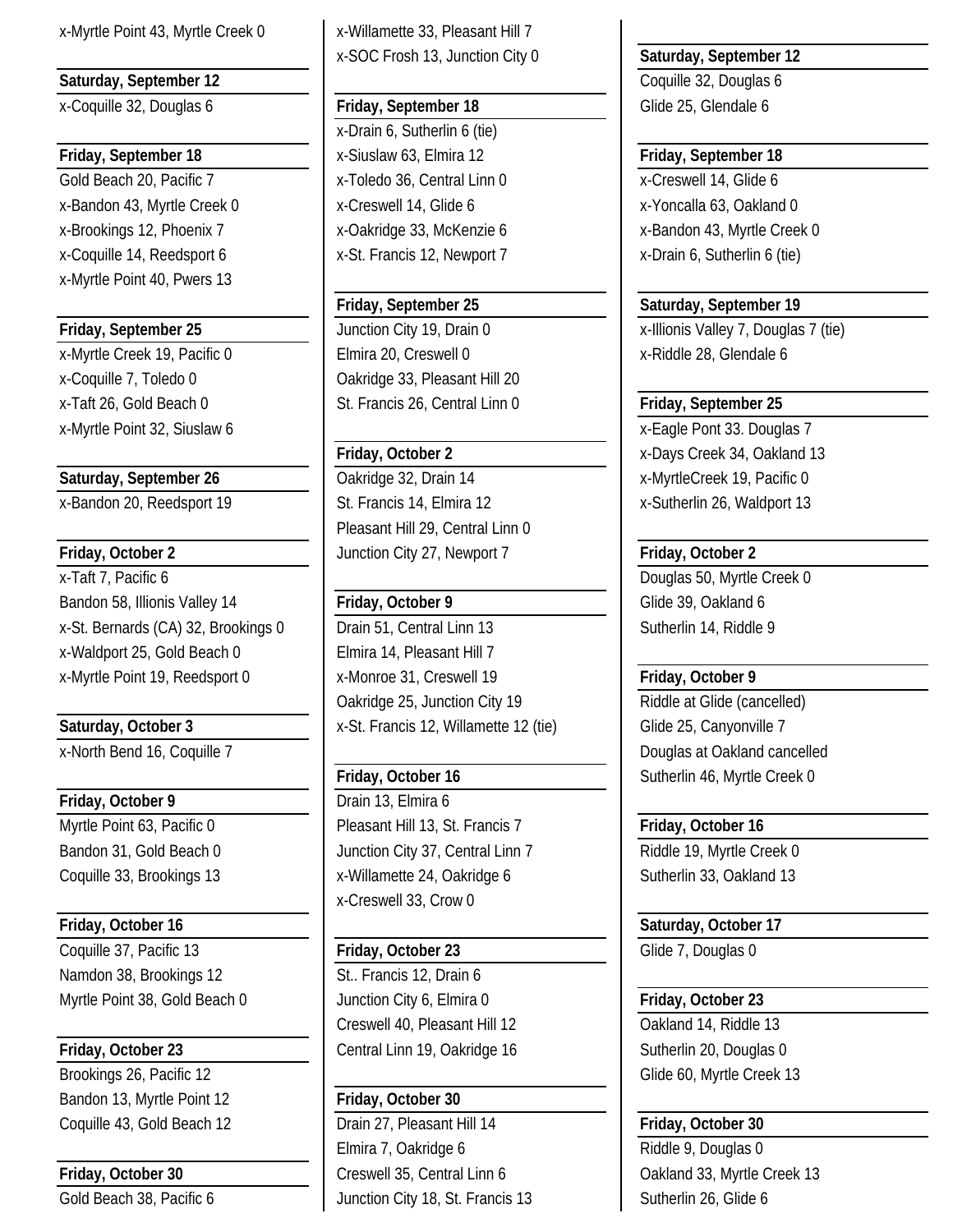Coquille 19, Bandon 6 Myrtle Point 73, Brookings 0 **Friday, November 6 Friday, November 6**

Brookings 19, Gold Beach 18 Coquille 14, Myrtle Point 13 **Saturday, November 7**

**Friday, November 6 Elmira 34, Central Linn 20 District Playoff** Bandon 40, Pacific 14 Junction City 27, Pleasant Hill 7 Phoenix 25, Sutherlin 19

St. Francis 36, Oakridge 13

Drain 14, Creswell 13 **X**-Canyonville 14, Riddle 6

| District 6                           | District 7                      | <b>District 8</b>                 |
|--------------------------------------|---------------------------------|-----------------------------------|
| Rogue League                         | <b>Central-Eastern League</b>   | <b>Capital Conference</b>         |
| Eagle Point                          | <b>Burns</b>                    | Canby                             |
| Glendale                             | <b>Grant Union</b>              | Cascade                           |
| Henley                               | Lakeview                        | Central                           |
| <b>Illionis Valley</b>               | <b>Madras</b>                   | Gervais                           |
| Phoenix                              | Mac-Hi                          | Mt. Angel                         |
| Rogue River                          | Nyssa                           | <b>North Marion</b>               |
|                                      | Vale                            | Scio                              |
|                                      |                                 | Silverton                         |
|                                      |                                 | Serra Catholic                    |
|                                      |                                 | Woodburn                          |
|                                      |                                 |                                   |
| Friday, September 11                 | Friday, September 11            | Friday, September 11              |
| x-Talent at Eagle Point              | x-Burns at Melba (ID)           | Gervais 19, Stayton 0             |
| x-Phoenix a31, Mt. Shasta (CA) 23    | x-Grant Union at Pilot Rock     | Central 41, Scio 0                |
| x-St. Mary's 20, Illionis Valley 0   | x-Bend 13, Madras 6             | Woodburn 7, Cascade 0             |
| x-Glide 25, Glendale 6               | x-Redmond 31, Lakeview 0        | Mt. Angel 22, Cascade 13          |
|                                      | x-Pendleton 32, Mac-Hi 13       | Serra Catholic 18, North Marion 6 |
| Saturday, September 12               |                                 |                                   |
| x-Henbley 20, Chiloquin 7            | Saturday, September 12          | Friday, September 18              |
|                                      | Parma (ID) 20, Nyssa 13         | North Marion 39, Gervais 7        |
| Friday, September 18                 | x-Vale 46, Payette (ID) 0       | Serra Catholic 31, Scio 6         |
| x-Rogue River 32, Canyonville 0      |                                 | Stayton 14, Mt. Angel 0           |
| x-Crater 12, Eagle Point 7           | Friday, September 18            | Woodburn 14, Canby 7              |
| x-Brookings 12, Phoenix 7            | x-Hermiston 13, Mac-Hi 13 (tie) | Cascade 14, central 13            |
|                                      | x-Redmond 26, Madras 6          |                                   |
| Saturday, September 19               | Vale 51., Nyssa 12              | Friday, September 25              |
| x-Illionis Valley 7, Douglas 7 (tie) |                                 | North Marion 24, Scio 6           |
| x-Lakeview 19, Henley 6              | Saturday, September 19          | Woodburn 13, Stayton 0            |
|                                      | Grant Union 35, Burns 0         | Central 22, Canby 7               |
| Friday, September 25                 | x-Lakeview 19, Henley 6         | Cascade 30, Serra Catholic 19     |
| x-Rogue River 26, Glendale 6         |                                 | Mt. Angel 19, Gervais 6           |
| x-Douglas 33, Eagle Point 7          | Friday, September 25            |                                   |
| Phoenix 34, Illionis Valley 0        | Lakeview 27, Burns 0            | Friday, October 2                 |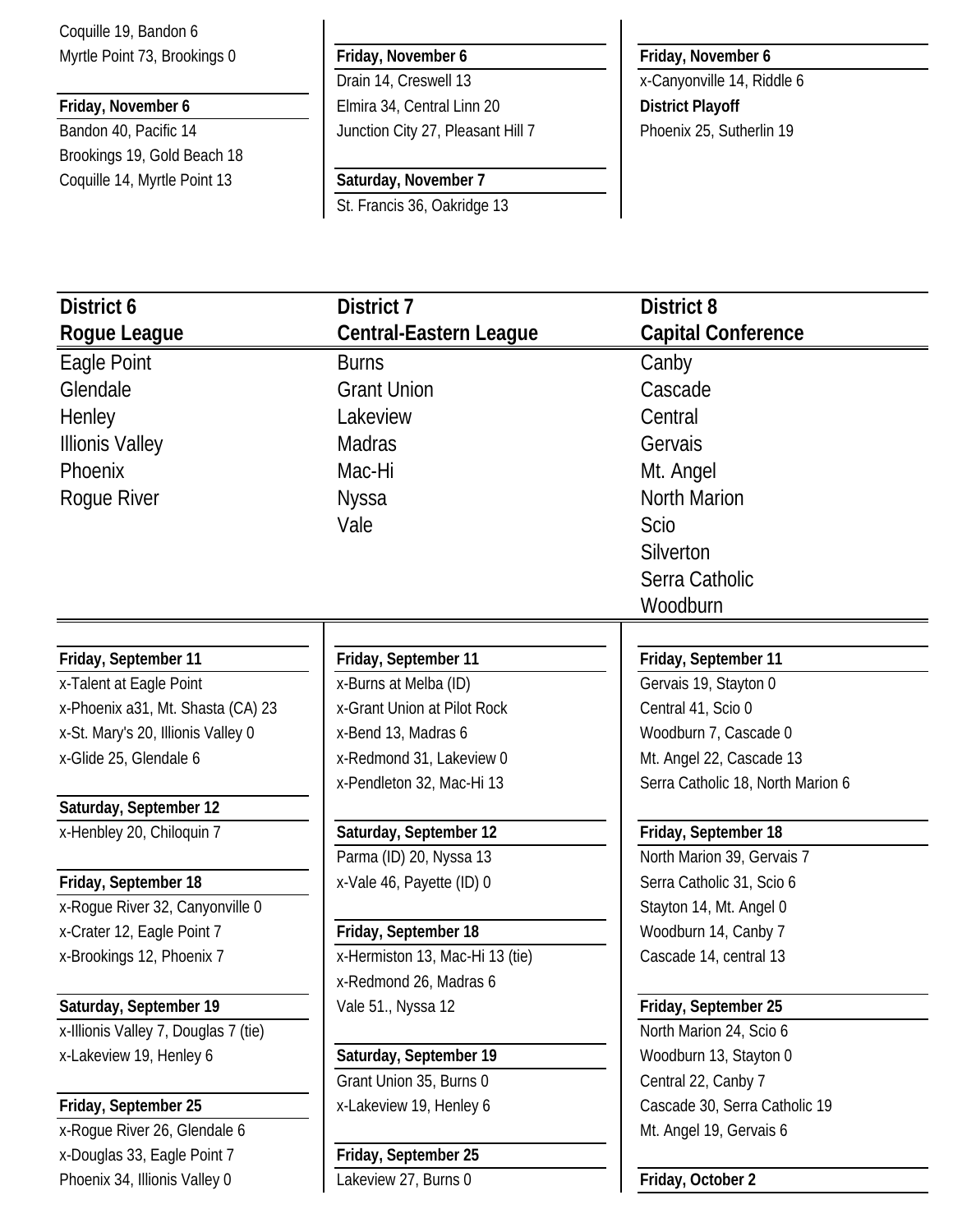x-Bandon 58, Illionis Valley 14 Cascade 13, North Marion 7 Phoenix 27, Henley 7 **Friday, October 2** x-Yoncalla 51, Glendale 13 x-Elgin 55, Burns 0 **Friday, October 9**

Eagle Point 44, Glendale 7 and 13 and 13 and 13 and 13 and 13 and 13 and 13 and 13 and 13 and 13 and 13 and 13

**Friday, October 16 Lakeview 7, Grant Union 0 Friday, October 16** Eagle Point 26, Illionis Valley 13 | x-Mac-Hi at St Patricks (WA) | Canby 39, Scio 0 Phoenix 47, Rogue River 7 Madras at Burns North Marion 13, Stayton 0

**Friday, October 30** x-Alturas (CA) at Burns **Friday, October 30** Phoenix 26, Eagle Point 12 **Million** Phoenix 26, Eagle Point 12

**District Playoff** Material Material Material Material Material Material Material Material Material Material Material Material Material Material Material Material Material Material Material Material Material Material Mater Phoenix 25, Sutherlin 19 **Saturday, October 24** Canby 34, Stayton 12

x-Merrill 33, Henley 19 x-Grant Union 32, Condon 0 Gervais 51, Scio 6 x-Clarkston (WA) 35, Mac-Hi 0 Central 34, Stayton 14 **Friday, October 2 Nyssa at Weiser (ID)** Woodburn 19, Mt. Angel 14 Eagle Point 25, Rogue River 0 Vale 7, Meridan (ID) 6 Serra Catholic 45, Canby 0

x-Yreka (CA) 41, Lakeview 7 Cascade 41, Scio 28 **Friday, October 9** Mac-Hi 51, Nyssa 7 Serra Catholic 22, Stayton 6 Henley 13, Illionis Valley 0 x-Sherman 13, Madras 7 Woodburn 20, Gervais 0 x-Ashland 7, Phoenix 0 x-Vale 33, Parma (ID) 6 North Marion 32, Canby 14

# **Friday, October 9**

x-Meridan (ID) at Nyssa Woodburn 13, Central 0 Saturday, October 17 **X**-Vale 27, Emmett (ID) 7 Cascade 26, Canby 7

# **Friday, October 16**

**Friday, October 23** Madras at Grant Union **Friday, October 23** Phoenix 50, Glendale 6 <br>
x-Mac-Hi 25, Elgin 13 <br>
x-Mac-Hi 25, Elgin 13 Illionis Valley 26, Roque River 7 | x-Susanville (CA) 30, Lakeview 6 | Woodburn 20, Serra Catholic 0 x-Nyssa 28, Payette (ID) 13 Cascade 26, Canby 7 **Saturday, October 24 X**-Vale 47, Weiser (ID) 6 **Central 21, Gervais 7** Central 21, Gervais 7

**Saturday, October 17**

# Illionis Valley 21, Glendale 7 **Friday, October 23** Cascade 59, Stayton 13 x-Ontario 33, Nyssa 7 Woodburn 13, North Marion 7 Saturday, Oct 31 **X-Alturas (CA) 20, Lakeview 0** Gervais 18, Canby 12 Henley 31, Rogue River 19 Vale 19, Mac-Hi 6 Serra Catholic 15, Central 6 x-Elgin at Grant Union **Friday, November 6 Friday, November 6 Friday, November 6 Friday, November 6 Friday, November 6**

x-Grant Union at Union Lakeview 14, Madras 7 x-Mac-Hi 33, Enterprise 6 x-Emmett (ID) at Nyssa x-Burns at Meridan (ID) x-Vale 27, Ontario 0

**Saturday, October 31**

Henley 32, Glendale 0 Serra Catholic 26, Mt. Angel 7

Eagle Point 20, Henley 19 Mt. Angel 21, North Marion 6

Melba (ID) at Burns Melba (ID) at Burns Music Cascade 41 Central 27, North Marion 13 **Friday, October 30** Serra Catholic 38, Gervais 12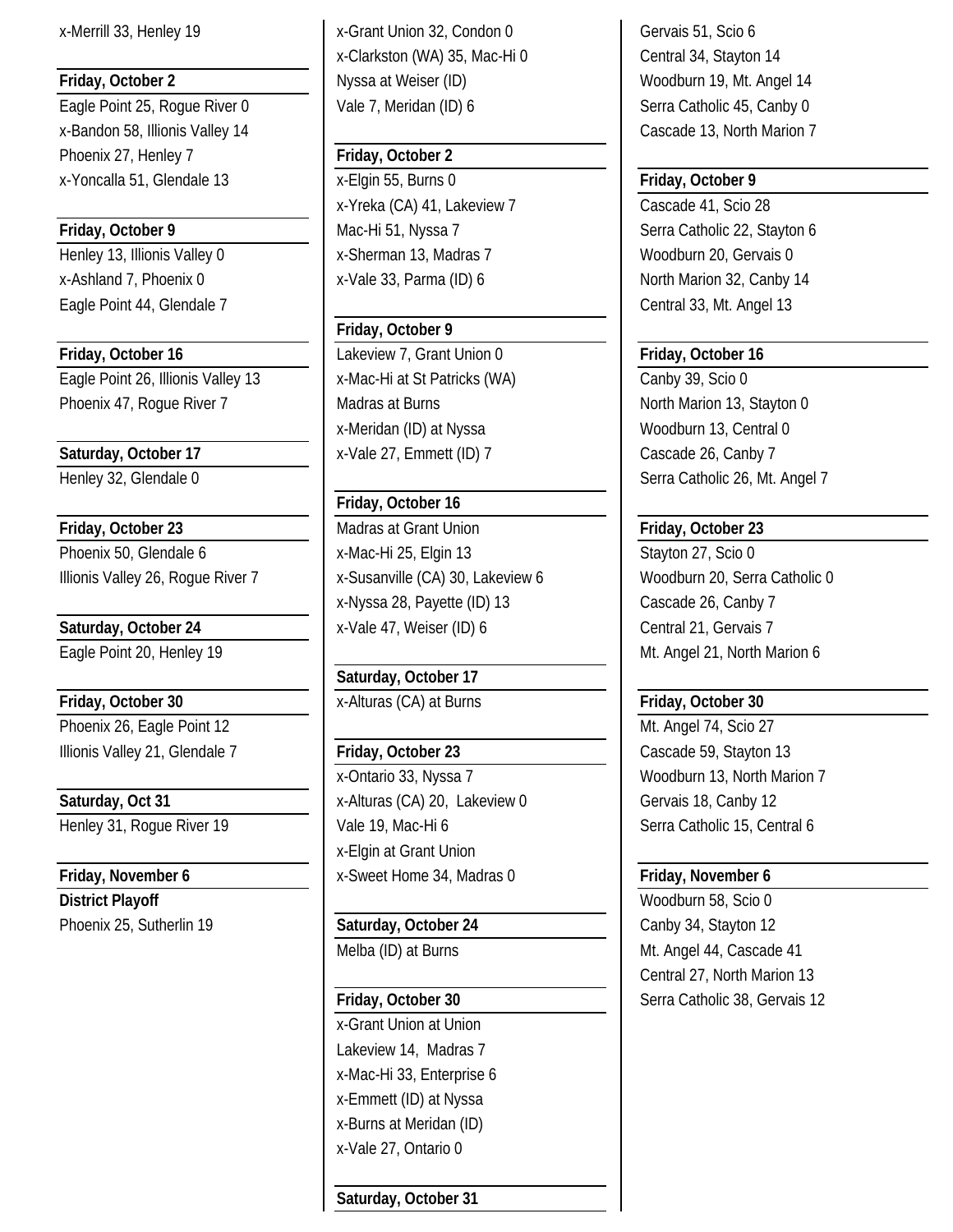x-Burns at Meridan (ID)

## **Friday, November 6**

**District Playoff** Vale 32, Lakeview 6

# **Playoffs**

# **Class A-1 Class A-2 Quarterfinals Quarterfinals**

## **Friday, November 13 Friday, November 13**

Jefferson 70, Sandy 7 Seaside 32, Willamina 28 David Douglas 20, St. Helens 6 Coquille 26, Reedsport 13 Medford 13, Marshfield 6 Phoenix 34, Junction City 19

South Salem 27, Pendleton 7 Vale 20, Woodburn 7

# **Semifinals Semifinals**

Jefferson 33, David Douglas 0 Seaside 20, Coquille 13 Medford 42, South Salem 6 Vale 41, Phoenix 14

# **Finals Finals**

Medford 7, Jefferson 6 Seaside 28, Vale 21

# **Class B-11 B-6**

Knappa 28, Jefferson 21 St. Paul 38, Westfir 19 Yoncalla 39, Harrisburg 0 Sisters 40, Ione 0 McEwen 25, Wallowa 6

St. Mary's 34, Sherman County 0 Sisters 32, St. paul 22

# **Semifinals**

**Friday, November 20**

Yoncalla 59, Knappa 20

# **Saturday, November 21**

St. Mary's 41. McEwen 19

# **Finals**

**Saturday, November 28** Yoncalla 12, St. Mary's 12 (tie)

# **Saturday, November 14 Saturday, November 14**

# **Friday, November 20 Saturday, November 21**

Friday, Novmber 27 **Saturday, November 28**

# **Quarterfinals Semifinals Friday, November 13 Saturday, November 14**

# **Finals**

# **Saturday, November 14 Saturday, November 28**